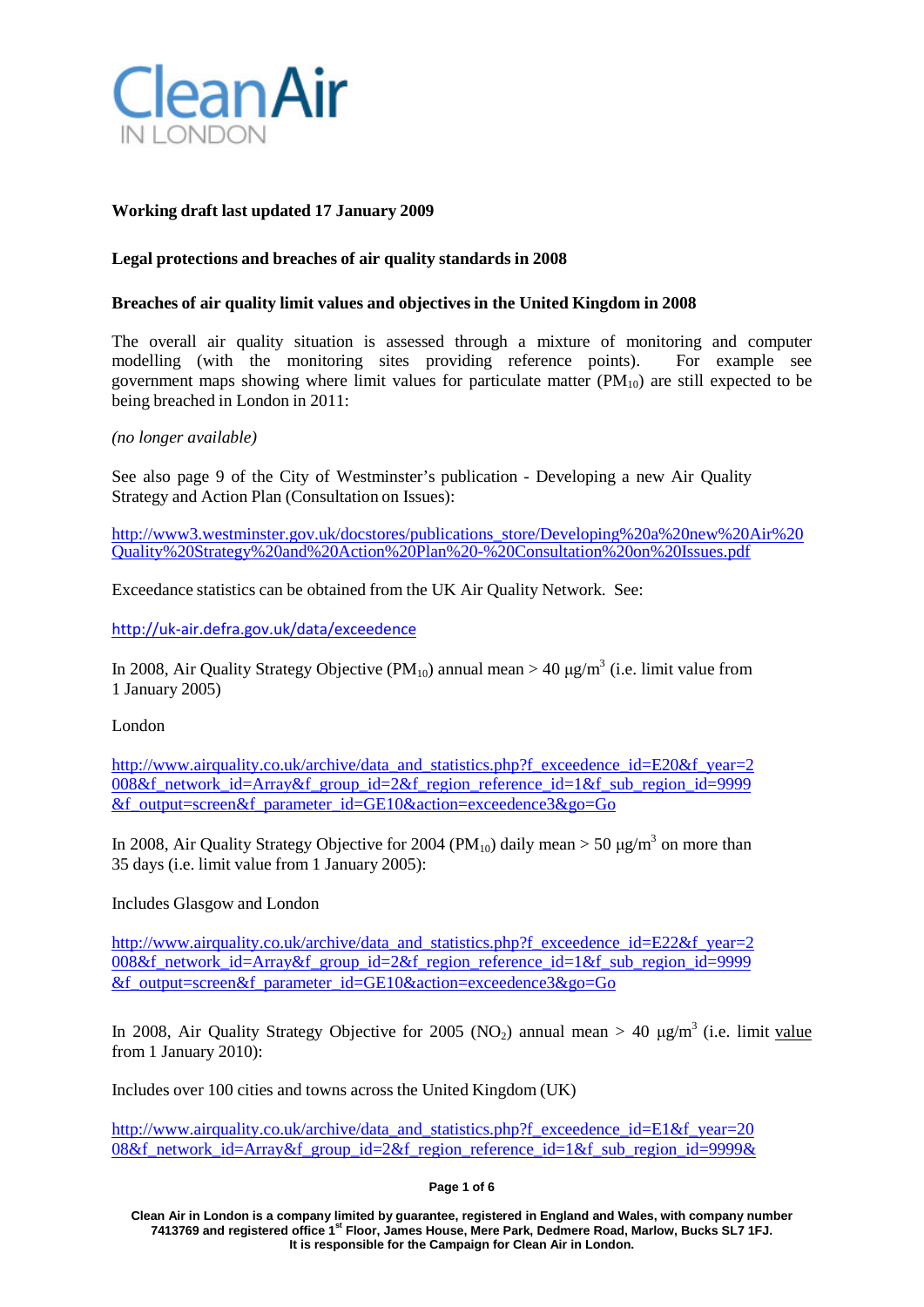

f\_output=screen&f\_parameter\_id=NO2&action=exceedence3&go=Go

In 2008, Air Quality Strategy Objective for 2005 (NO<sub>2</sub>) hourly mean > 200  $\mu$ g/m<sup>3</sup> for more than 18 hours (i.e. limit value from 1 January 2010):

Includes Aberdeen, Bury, Glasgow and London

[http://www.airquality.co.uk/archive/data\\_and\\_statistics.php?f\\_exceedence\\_id=E2&f\\_year=20](http://www.airquality.co.uk/archive/data_and_statistics.php?f_exceedence_id=E2&f_year=20) 08&f\_network\_id=Array&f\_group\_id=2&f\_region\_reference\_id=1&f\_sub\_region\_id=9999& f\_output=screen&f\_parameter\_id=NO2&action=exceedence3&go=Go

## **Legal protections**

Legal protections exist under European Union and UK law.

EU directives on air quality and The Air Quality Standards Regulations 2007

Air quality laws, based on WHO recommendations, have been put in place to protect public health. Details of the general legal framework, which is intended to achieve minimum standards of public health across the European Union (EU) (while treating all countries equally), can be found at:

<http://ec.europa.eu/environment/air/legis.htm>

The EU laws are required to be transposed into UK law. Recently, the Air Quality Standards Regulations 2007 (AQSR 2007 or the Regulations), which entered into force on 15 February 2007, designate the Secretary of State as the competent authority for the purposes of article 3 (implementation and responsibilities) of the EU's Council Directive 96/62/EC (the Framework Directive). See respectively:

### AQSR 2007:

[http://www.opsi.gov.uk/si/si2007/uksi\\_20070064\\_en\\_1](http://www.opsi.gov.uk/si/si2007/uksi_20070064_en_1)

The Framework Directive:

[http://eur-lex.europa.eu/LexUriServ/LexUriServ.do?uri=CELEX:31996L0062:EN:NOT](http://eur-lex.europa.eu/LexUriServ/LexUriServ.do?uri=CELEX%3A31996L0062%3AEN%3ANOT)

Explanatory Memorandum to the AQSR 2007:

[http://www.opsi.gov.uk/si/si2007/em/uksiem\\_20070064\\_en.pdf](http://www.opsi.gov.uk/si/si2007/em/uksiem_20070064_en.pdf)

Further requirements were set out in Directive 1999/30/EC (the First Daughter Directive):

[http://eur-lex.europa.eu/LexUriServ/LexUriServ.do?uri=CELEX:31999L0030:EN:NOT](http://eur-lex.europa.eu/LexUriServ/LexUriServ.do?uri=CELEX%3A31999L0030%3AEN%3ANOT)

The new EU directive on ambient air quality and cleaner air for Europe which entered into force on 11 June 2008 (the 2008 AQ Directive) states that 'Directives 96/62/EC, 1999/30/EC, 2000/69/EC and 2002/3/EC shall be repealed as from 11 June 2010'. They will be replaced simultaneously then by similar provisions.

**Page 2 of 6**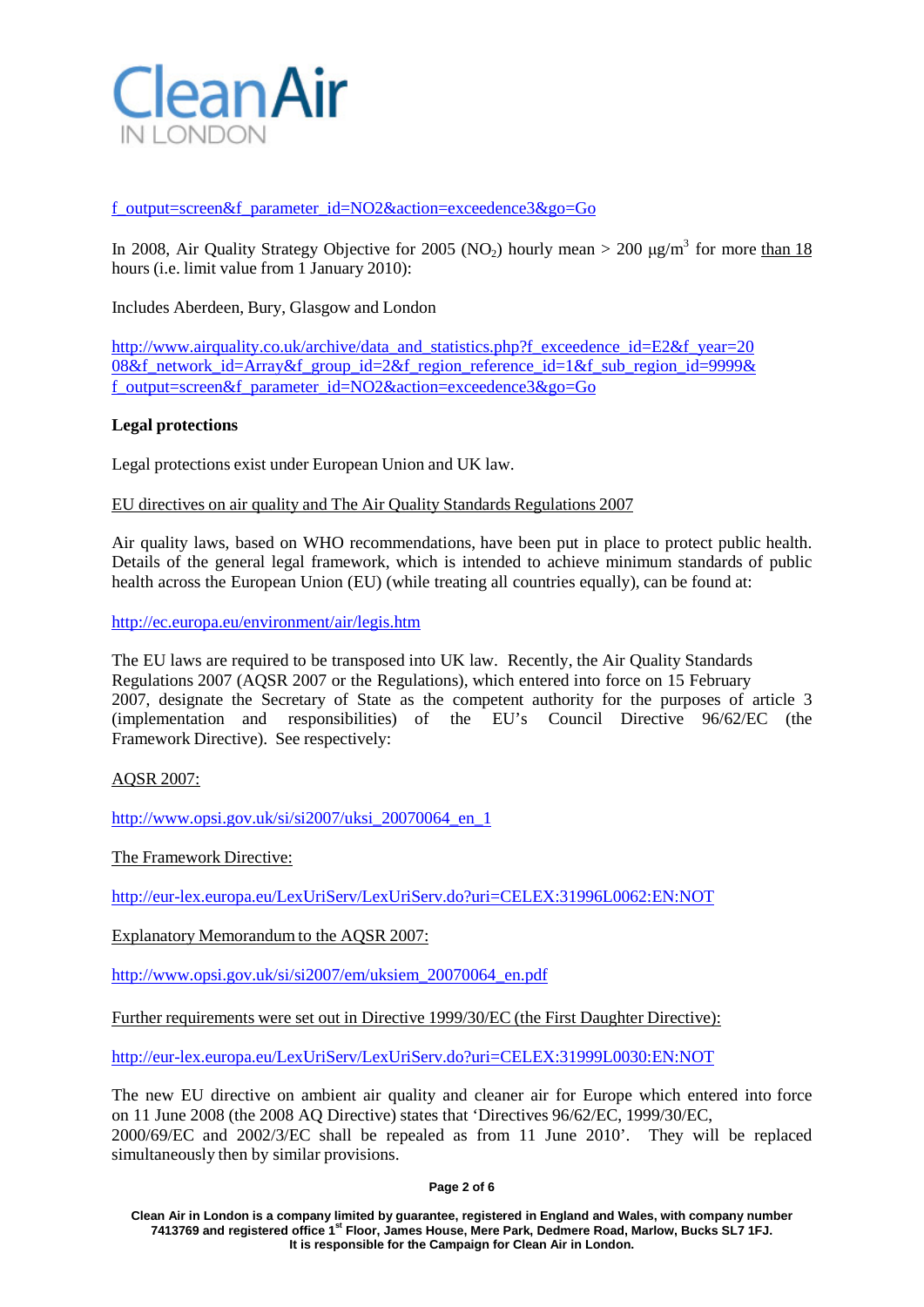

# The 2008 AQ Directive:

[http://eur-lex.europa.eu/LexUriServ/LexUriServ.do?uri=CELEX:32008L0050:EN:NOT](http://eur-lex.europa.eu/LexUriServ/LexUriServ.do?uri=CELEX%3A32008L0050%3AEN%3ANOT)

These Regulations give the relevant Secretary of the State many duties and powers to improve air quality including:

### 1. Limit values must be assessed in outdoor air everywhere, excluding work places

Article 2(1) of the Framework Directive defines 'ambient air' as meaning outdoor air in the troposphere, excluding work places. Article 6(1) states 'Once limit values and alert thresholds have been set, ambient air quality shall be assessed throughout the territory of the Member States in accordance with this article'.

The Explanatory Memorandum states for Article 6(1) of the Framework Directive that 'The transposition of this Article is set out in detail below. It has to be read together with Article 7 of Directive 1999/30EC and Article 5 of Directive 2000/69/EC'.

The AQSR 2007 set out, in Regulation 13 and elsewhere, how ambient air quality is to be measured.

### 2. Limit values must be attained and measures must be taken in the short term

Article 2(5) of the Framework Directive defines a 'limit value' as a level to be attained within a given period and not to be exceeded once attained.

The limit values for  $PM_{10}$  were due to be attained by January 2005 and those for NO<sub>2</sub> are due to be attained by January 2010.

Article 7(1) of the Framework Directive says 'Member States shall take the necessary measures to ensure compliance with the limit values'. Article 7(3) states that 'Member States shall draw up action plans indicating the measures to be taken in the short term where there is a risk of the limit values and/or alert thresholds being exceeded, in order to reduce that risk and limit the duration of such an occurrence. Such plans may, depending on the individual case, provide for measures to control and, where necessary, suspend activities, including motor-vehicle traffic, which contribute to the limit values being exceeded.'

The Explanatory Memorandum confirms that Articles 7(1) and 7(3) were transposed into Regulations 7(1) and 11 respectively of the AQSR 2007.

Regulation 7(1) of the AQSR 2007 makes clear that 'The Secretary of State shall take the necessary measures to ensure that the air quality standards ... are attained'. Regulation 11 of the AQSR 2007 states that 'The Secretary of State shall prepare and implement action plans' and that 'when he considers that [there is a the risk that a limit value will be exceeded] within a zone, he shall implement the measures indicated in the relevant action plans within that zone to the extent that he considers necessary in the circumstances'.

### 3. Limit values cannot be exceeded once achieved

#### **Page 3 of 6**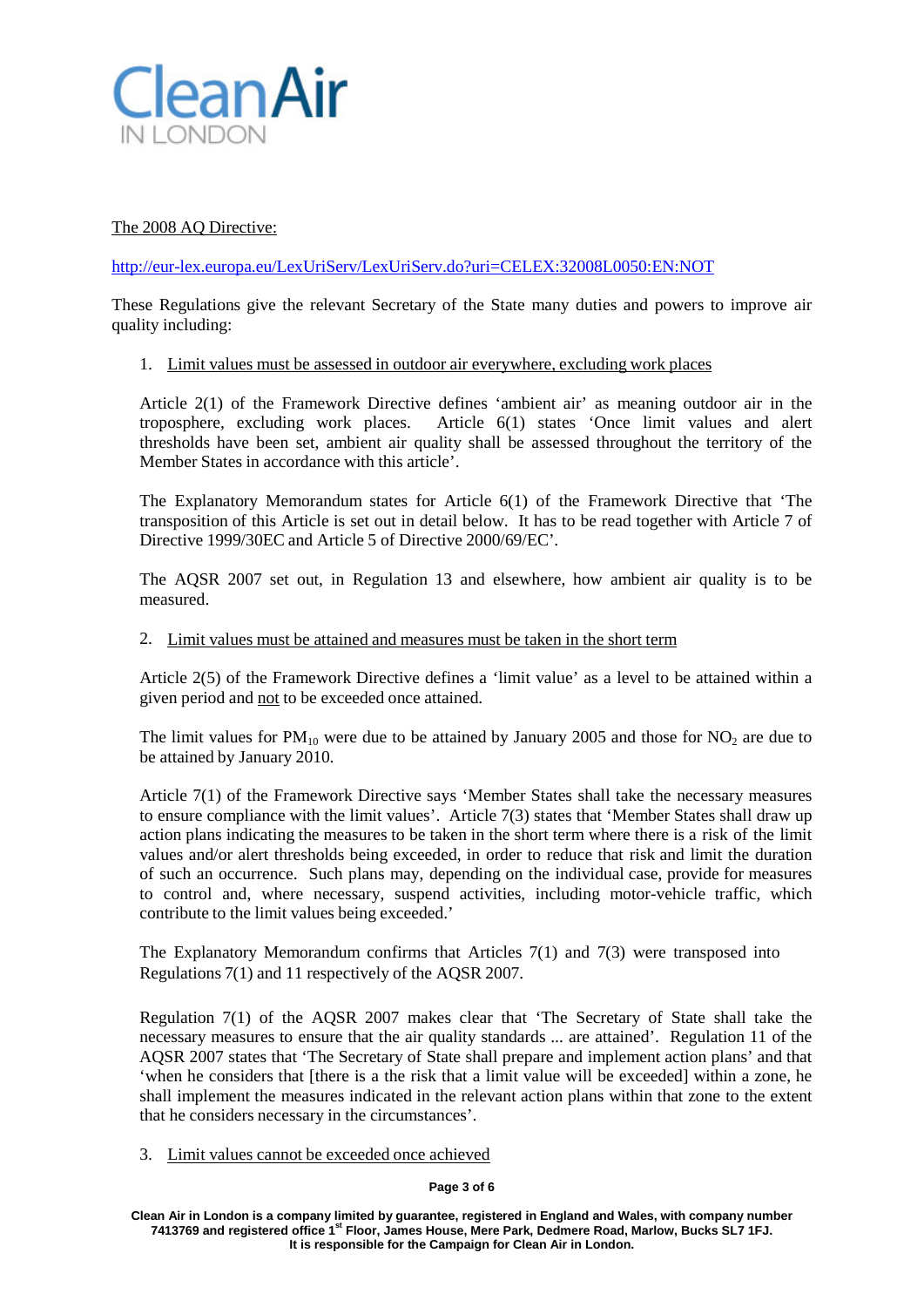

Article 2(5) of the Framework Directive defines a 'limit value' as a level to be attained within a given period and not to be exceeded once attained.

The Explanatory Memorandum states that Article 2 of the Framework Directive was transposed into Regulation 2 of the AQSR 2007. However, the definition in Regulation 2 of the AQSR 2007 refers only to 'limit values' being a maximum concentration.

### 4. Penalties are required to be effective, proportionate and dissuasive

Article 11 of the First Daughter Directive says that 'Member States shall determine the penalties applicable to breaches of the national provisions adopted pursuant to this Directive. Those penalties shall be effective, proportionate and dissuasive.'

The Explanatory Memorandum stated on page 11 that 'regulations rely on public law remedies in relation to breach by the Secretary of State. Penalties in relation to specific polluters are set out in applicable sectoral legislation'.

### 5. The Secretary of State has power to give directions to local authorities and the Mayor of London

Regulation 30 of the AQSR gives the Secretary of State 'the same power to give directions under these Regulations to: local authorities in Greater London; and the Mayor of London, as the Secretary of State has under section 85(5)(a) of the Environment Act 1995 in relation to local authorities outside Greater London'.

Section 85(5)(a) of the Environment Act 1995 states that 'The Secretary of State shall also have power to give directions to local authorities requiring them to take such steps specified in the directions as he considers appropriate for the implementation of any obligations of the United Kingdom under the Community Treaties ... so far as relating to the quality of air'.

In other words, the AQSR 2007 (and other air quality laws) give the Secretary of State:

- duties to attain the limit values;
- duties to maintain them once met: and
- the power to give directions to the Mayor of London and/or local authorities in London to meet any such obligation.

### **Judgement of the European Court of Justice: Dieter Janacek v Freistaat Bayern**

Please note the important Judgement of the European Court of Justice in Case C-237/07: Dieter Janacek v Freistaat Bayern. Press release no. 58/08 dated 25 July 2008 made clear that 'Where there is a risk that the limit value for particulate matter may be exceeded, persons directly concerned can require the competent authorities to draw up an action plan'.

The full press release can be seen at:

<http://curia.europa.eu/en/actu/communiques/cp08/aff/cp080058en.pdf>

#### **Page 4 of 6**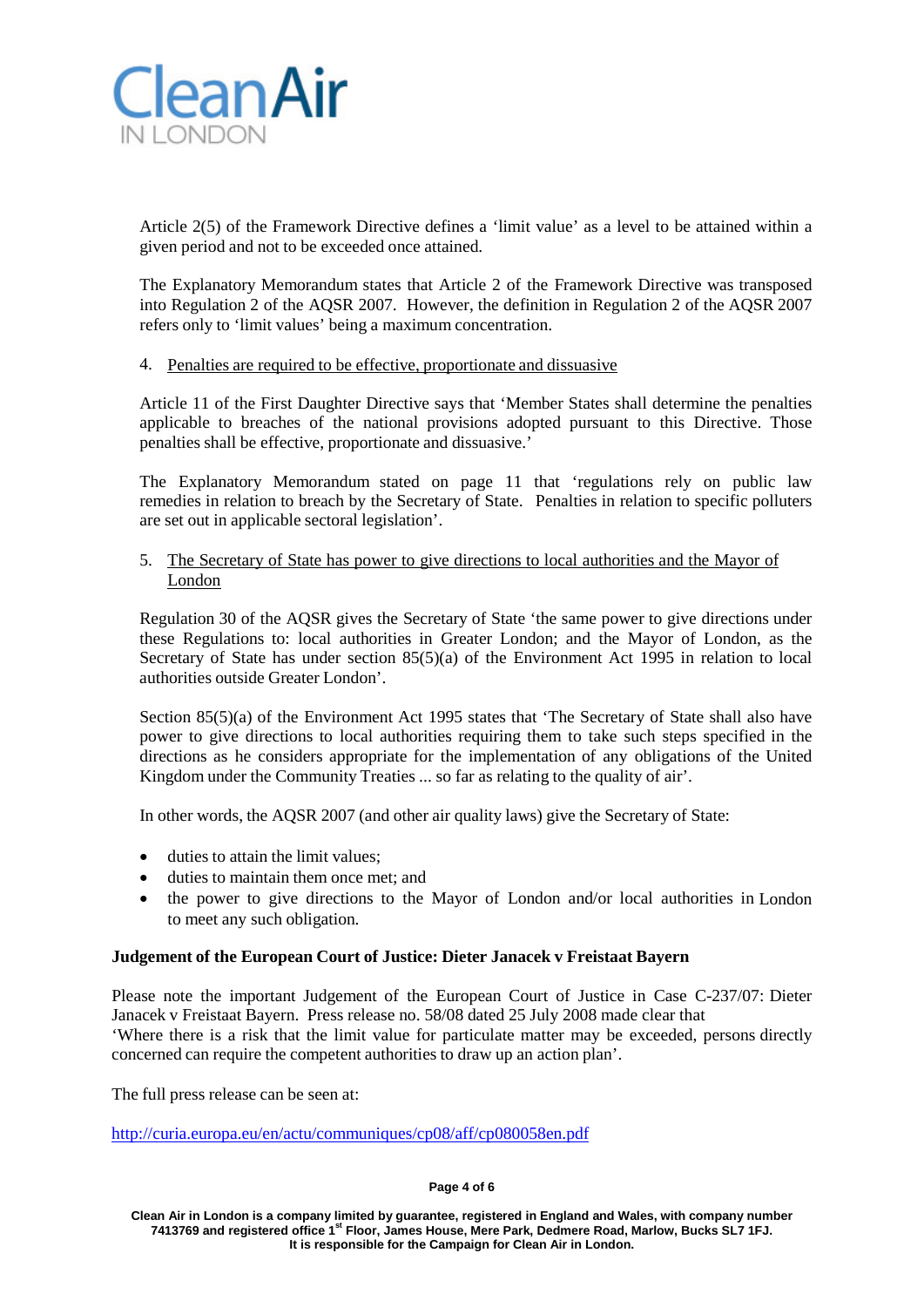

and the full Judgement can be found at:

### [http://eur-lex.europa.eu/LexUriServ/LexUriServ.do?uri=CELEX:62007J0237:EN:HTML](http://eur-lex.europa.eu/LexUriServ/LexUriServ.do?uri=CELEX%3A62007J0237%3AEN%3AHTML)

The European Commission has welcomed the preliminary ruling and the recognition by the ECJ that individual citizens have the right under the Framework Directive to require national authorities to draw up a short term action plan with the aim of maintaining or achieving compliance with the air quality limit values. It is clear from the Judgement that citizens are entitled to require that action plans are prepared and implemented to improve air quality in the short term i.e. not a short term after a long time has been taken to prepare such plans.

This Judgement may be relevant to some or all of the 227 local authorities across the UK that have declared an Air Quality Management Area (which is required if they expect air quality standards to be breached) as well as to some or all of those that should have declared an AQMA and have failed to do so. For a list of the 227 local authorities mentioned please see:

<http://www.airquality.co.uk/archive/laqm/list.php>

Local authorities are required to put together a plan to improve air quality once it has declared an AQMA. An AQMA could be just one street or it could be much larger. In this context, it is surprising to see in Defra's recent 'Report to the European Commission concerning UK plans and programmes to meet exceedances of EU air quality limit Values in 2005 and 2006' that some 52 Borough Councils, London Boroughs, District Councils, Metropolitan Borough Councils and City Council seem not to have produced such plans. Defra's list includes the London Boroughs of Bromley and Havering. See:

### <http://cdr.eionet.europa.eu/gb/eu/aqpp/envsqrw7q>

Commissioner Dimas confirmed in his letter dated 16 December 2008 to Edward Davey, Shadow Foreign Secretary of the Liberal Democrats, that the European Commission is preparing the launch of infringement proceedings against the UK for exceeding the  $PM_{10}$  limit values.

Significantly, Commissioner Dimas, the Environment Commissioner, referred to this Judgement in his letter to Edward Davey when he said: "The Commission welcomed this ruling in which the Court confirmed that EU citizens concerned by air pollution have the right to require before national courts, not only that air quality limit values are complied with, but also that local authorities draw up air quality action plans when there is a risk that limit values set under EU legislation are exceeded. It is expected that this ruling will provide a further incentive at all levels of governance to take appropriate measures to comply with air quality legislation".

### **Commitments made by The Environment Agency**

The Environment Agency (the EA) made significant commitments to protect air quality in a policy guidance memorandum dated 14 July 2008 (AQPG3). See page 7 of the memorandum:

### [http://www.docstoc.com/docs/28539877/The-Environment-Agency---Regulating-to-Improve-Air-](http://www.docstoc.com/docs/28539877/The-Environment-Agency---Regulating-to-Improve-Air-Quality)**[Quality](http://www.docstoc.com/docs/28539877/The-Environment-Agency---Regulating-to-Improve-Air-Quality)**

In this policy statement, the EA makes the following commitments:

**Page 5 of 6**